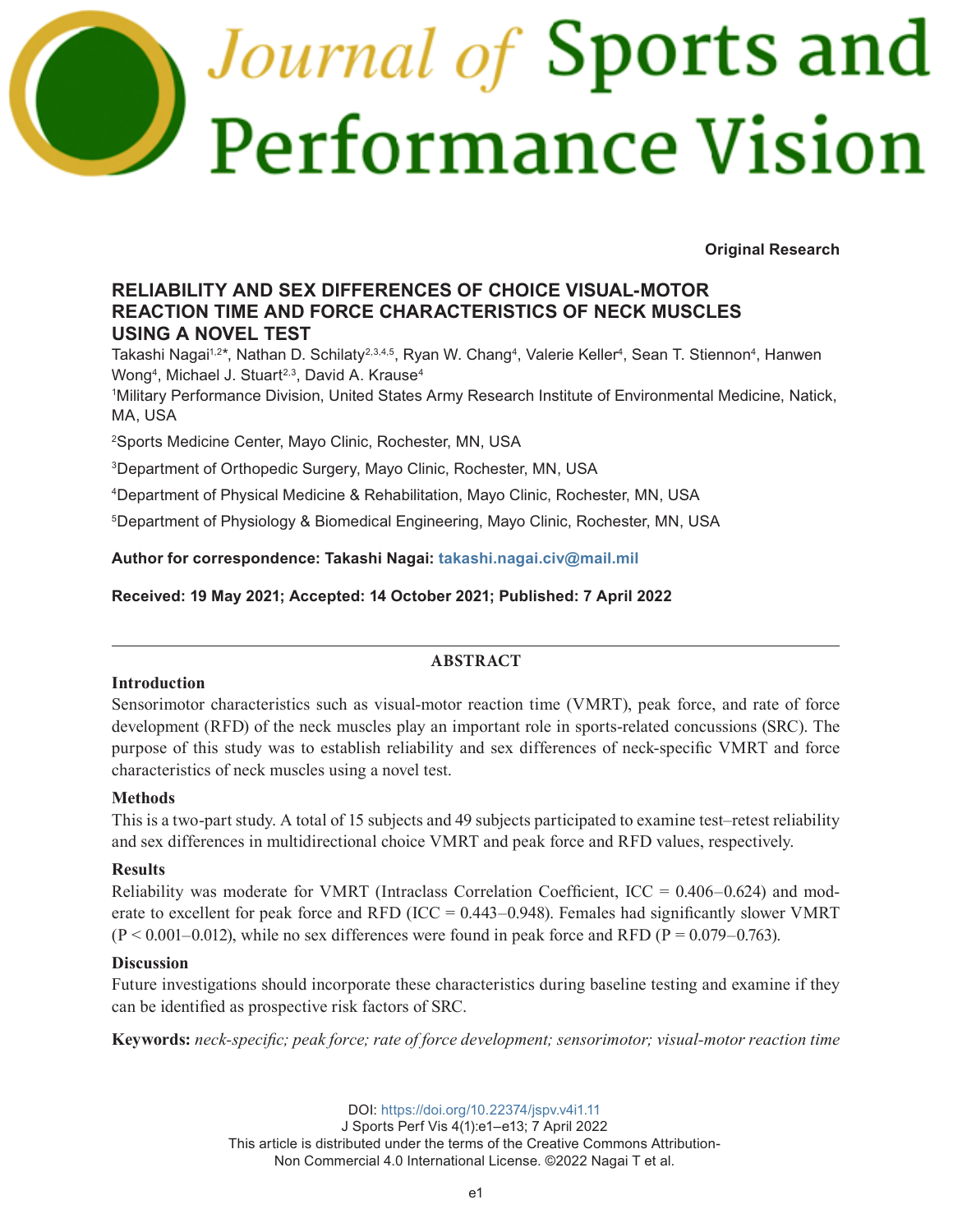#### **INTRODUCTION**

There are 1.6 to 3.8 million estimated occurrences of sports-related concussions (SRC) among young and athletic individuals.<sup>1</sup> Additionally, there is evidence that females suffer from SRC at a higher rate than their male counterparts.<sup>2</sup> Sex differences in neck biomechanical characteristics (less neck stiffness, higher linear and rotational head acceleration during head impacts in females),<sup>3</sup> reporting behaviors (higher reporting of SRC symptoms in females),<sup>4</sup> and neurocognitive functions (worse visual memory in females)<sup>5</sup> are likely contributing to a higher SRC rate in females. Furthermore, deficits in neck muscular strength in female athletes have gained attention, as one large prospective study reported that every pound increase in neck muscle strength decreased SRC risk by 5%.<sup>6</sup> However, this contention (neck muscle strength deficits as a risk factor of SRC) has been challenged as ice hockey and football athletes with higher neck strength did not mitigate head linear or rotational acceleration experienced during practices or games.7,8 Additionally, retrospective studies reveal that athletes with a history of SRC had similar neck muscular strength, if not more, when compared to matched athletes without a history of SRC.<sup>9-11</sup> Lastly, a recent prospective study was in agreement with the notion that larger neck circumference (a surrogate measurement of neck strength) was not related to the risk of SRC.<sup>12</sup>

While a role of neck muscle strength in concussion mitigation is uncertain, other factors such as anticipatory activation, faster visual-motor reaction time (VMRT), and quick reaction of neck muscle strength in response to a perturbation are thought to play an important role in reduction of peak linear and angular velocity.<sup>13</sup> A recent computer simulation study revealed that earlier onset of neck muscle activation (40 ms prior to the head impact) could reduce the risk of brain injury.14 Faster visual processing time could provide critical time for individuals to activate their neck muscles quickly to "brace for impact" and mitigate impact forces to the brain. VMRT can be evaluated with simple testing (i.e., grabbing a falling ruler, clicking a computer key, etc.) or specific testing (i.e., covering face from fast balls<sup>15</sup> or reacting to kick up or down in response to visual cues).<sup>16</sup> Added choices and complexity of tasks can add at least 100 ms to simple VMRT due to additional processing time.<sup>17</sup>

In general, females have shown to exhibit slower simple VMRT compared to their male counterparts although it varies depending on individuals' ages, athletic backgrounds, and testing types or modes.<sup>18</sup> It is believed to be due to greater cross-hemispheric cerebellar connectivity<sup>19</sup> and stronger connectivity between sensory and motor cortices in male brains than female brains, resulting faster reaction time.20 Because of highly adaptive nature of the brain, VMRT can be improved by visual training.21 Unfortunately, it can also be deteriorated due to head injuries such as SRC. A recent systematic review and meta-analysis revealed that individuals with SRC exhibited deficits in simple VMRT immediately after the episode and lingering VMRT deficits lasting several months.22 From a physiological perspective, SRC could disrupt the neural connectivity in the occipital and parietal regions of the brain, resulting in slower visual and visual-spatial processing in individuals with SRC.<sup>23</sup>

In addition to VMRT, another important part of the sensorimotor system is an individual's ability to generate muscular tension (referred to as rate of force development [RFD]). Females generally generate lower neck extension and flexion muscular peak forces and RFD than their male counterparts.<sup>24</sup> However, these sex discrepancies in neck muscular force and RFD values became smaller when normalized to their body mass.<sup>25</sup> In relation to SRC, it is largely unknown if neck RFD characteristics might be negatively affected by SRC. Therefore, more investigations are warranted. Recently, we developed a sensorimotor testing device to measure neck-specific choice VMRT in addition to multidirectional neck strength and RFD. This novel device is designed to be clinically friendly, time efficient (each trial lasts  $\sim$ 10 s), and can collect neck-specific choice VMRT, RFD, and peak force simultaneously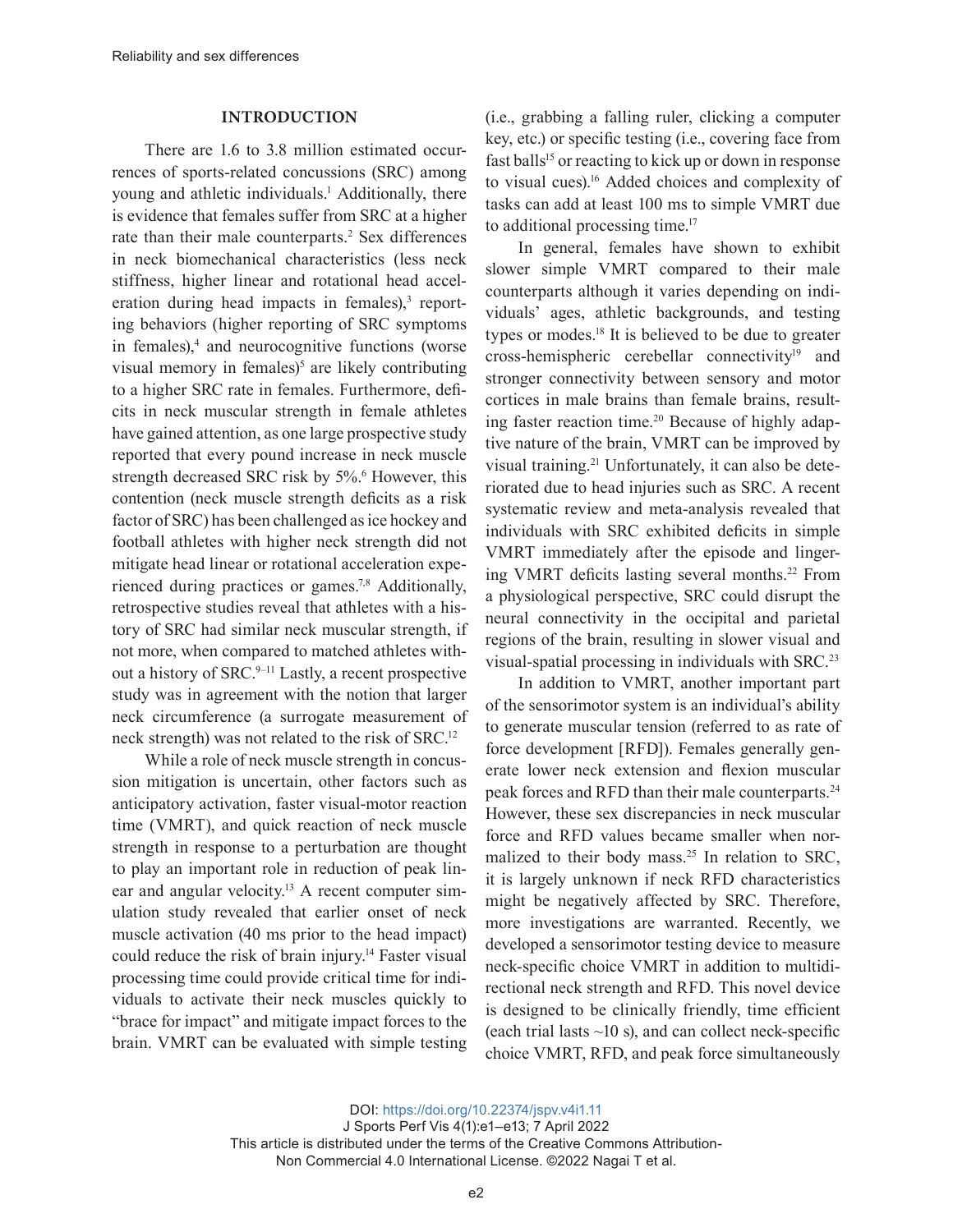under 15 min of test time. Prior to adding this novel testing device to comprehensive SRC management, it is critical to establish methodological variables (reliability, precision, and clinical reference) as well as sex differences.

Therefore, the primary aim of this study was to establish test–retest (1 week apart) reliability, precision, and clinical reference of the novel neck-specific choice VMRT and muscular force characteristics by establishing test–retest *intraclass correlation coefficient* (*ICC*), *standard error of measurements* (*SEM*), and *minimally detectable change with 95% confidence interval* (*MDC95*), respectively. It was hypothesized that test–retest reliability ICC would be moderate  $(0.41-0.60)$  to substantial  $(0.61-0.80)^{26}$ based on previous reliability studies.<sup>27,28</sup> The second aim was to examine sex differences in neck-specific choice VMRT, peak force, and RFD in neck flexion, extension, and right or left lateral flexion directions. For the second aim, it was hypothesized that females would exhibit slower choice VMRT and lower peak force or RFD than their male counterparts based on the previous investigation for knee-specific choice VMRT.16 These two specific aims addressed in this study could ensure that the novel device and data could be used for baseline screening test or post-SRC testing to monitor recovery progress and to assist with comprehensive return-to-sport decisionmaking in future investigations.

#### **METHODS**

#### *Research design and participants*

This study was reviewed and approved by the Institutional Human Ethics Review Board (19- 009042 and 17-006025). For both aims, inclusion criteria were between ages 14 and 30, physically active, and free from any neck pain or other neurological, musculoskeletal, and/or medical conditions. Exclusion criteria were mental or learning disability, current signs or symptoms of any musculoskeletal injury, current neck or back pain or concussions, and any surgeries or diagnosed medical conditions that affect balance, sensation, vision,

or hearing. For the first aim, test–retest reliability studies require a minimum of 15 subjects to achieve ICC =  $0.4-0.9$  with power  $(1-\beta) = 80\%$  and alpha  $(\alpha) = 0.05^{29}$  Therefore, a total of 15 healthy subjects (10 females and 5 males, age:  $24.5 \pm 2.1$  years, height:  $168.1 \pm 7.4$  cm, weight:  $70.6 \pm 11.3$  kg) were recruited to participate in laboratory testing twice (1 week apart). Most subjects were physically active and were students in the physical therapy program. For the second aim, an estimated sample size was determined based on the previous data<sup>25</sup> on sex differences on neck muscular peak force and RFD (average sample size estimate:  $n = 18$  [range from 12 to 23]). Neck-specific choice VMRT has not been investigated in the study<sup>25</sup>; therefore, results on sex differences using the knee-specific choice VMRT were used to estimate sample size.<sup>16</sup> *A priori* power analysis using G\*Power software (version 3.1.9.2, Dusseldorf, Germany) revealed that a minimum of 18 subjects per group would be required to meet the following statistical parameters,  $1-\beta = 0.8$ ,  $\alpha =$ 0.05, and Effect Size Cohen's  $d = 0.853$ , for an independent t-test design. A total of 49 healthy subjects (21 females and 28 males) from local high schools, colleges, and professional schools participated in the Aim 2 of the study. All participants were physically active at various competitive levels. Descriptive statistics and sex differences in demographics are provided in Table 1.

#### *Instrumentation*

A novel multidirectional neck isometric dynamometer with a six degree-of-freedom load cell (45E15; JR3, Woodland, CA, USA) was used in this investigation. The load cell interfaced with a baseball

| <b>TABLE 1</b> Demographics |
|-----------------------------|

|            | Female<br>$AVE \pm SD$ | Male<br>$AVE \pm SD$ |               |
|------------|------------------------|----------------------|---------------|
| Age, years | $19.3 \pm 4.4$         | $18.3 \pm 4.1$       | 0.401         |
| Height, cm | $167.2 \pm 7.1$        | $176.0 \pm 7.9$      | $\leq 0.001*$ |
| Weight, kg | $62.1 \pm 7.6$         | $73.6 \pm 12.2$      | $0.005*$      |

*\*Represents significant sex differences (P < 0.05).*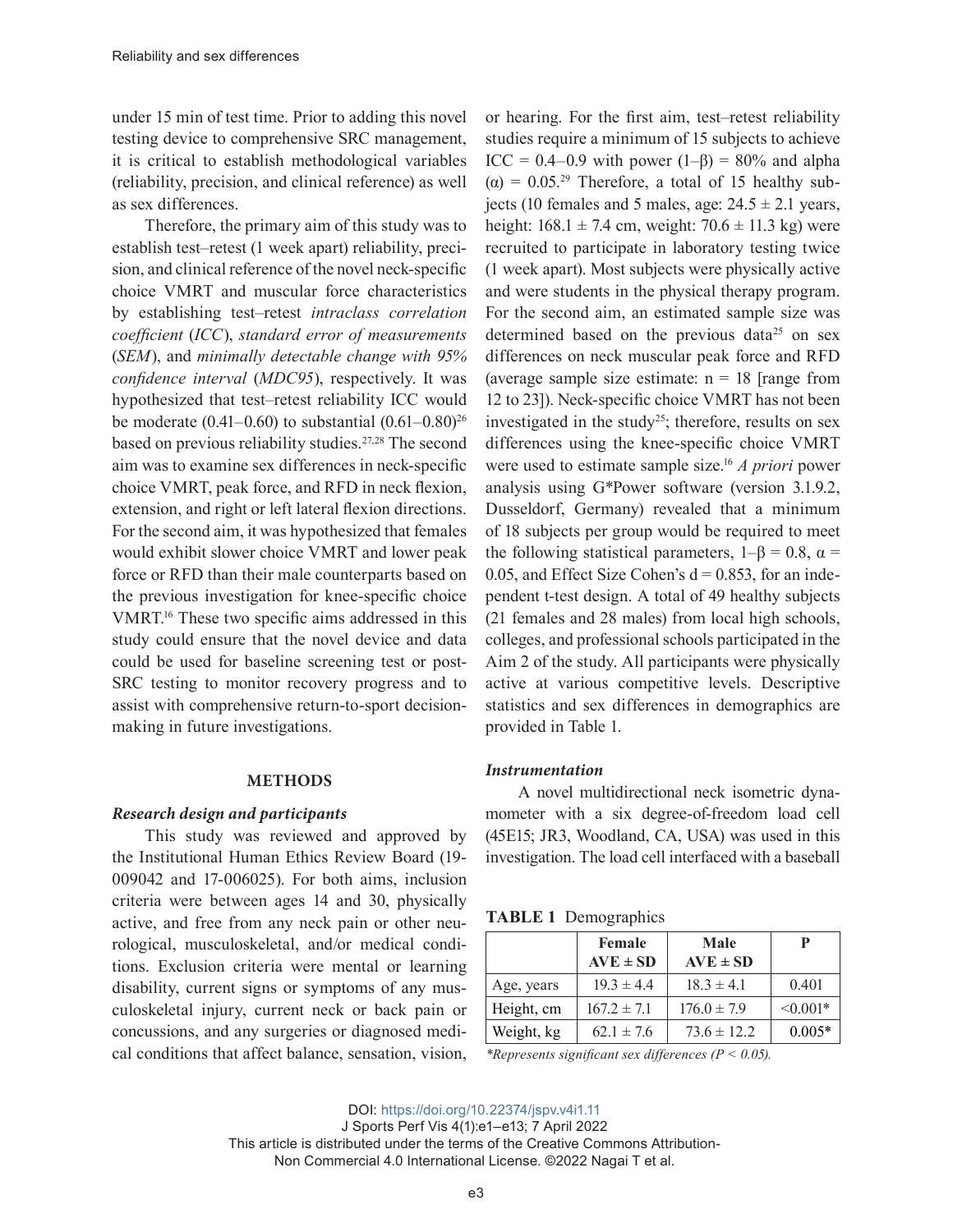helmet (Rawlings Coolflo Batting Helmet, Rawlings, St. Louis, MO, USA) with an aluminum plate. Three different helmet sizes (Tball, Junior, and Senior) were used to ensure tight fit to each participant. The load cell was connected to a data acquisition device (USB-1608G; Measurement Computing, Norton, MA, USA) and a USB isolator (UHR402; Advantech, Milpitas, CA, USA). A monitor was placed in front of the participants for visual cues and visual feedback. Customized LabVIEW software (National Instruments, Austin, TX) was used to trigger a visual cue ("FORWARD," "BACKWARD," "RIGHT," or "LEFT" arrow) at random intervals between 3 and 10 s after the initiation of each trial. Trigger time and force output were sampled at 1000 Hz.

#### *Procedures*

To conduct the test, subjects sat on a chair with an adjustable harness to secure their trunk; they were provided a swim cap (for hygienic purposes) which was donned prior to fitment of the helmet (Figure 1). Verbal instructions and explanations of all testing procedures were provided to the subjects. They were instructed to avoid using their trunk muscles (and this was diminished by the tightened harnesses), grasping the device with their hands, or pushing against the device with their feet. During practice trials, subjects were asked to push to each of four directions (flexion, extension, and left or right lateral flexion directions) at 50% effort and then at 100% effort as warm-up to check for their comfort and any loose belts and harnesses. Next, subjects practiced three trials performing randomized directions for VMRT. Subjects were instructed to push to different directions (flexion, extension, and right or left lateral flexion) as fast and hard as they could as soon as the visual cue ("FORWARD," "BACKWARD," "RIGHT," and "LEFT" arrow) appeared on the monitor, respectively (Figure 1). Subjects continued pushing as hard as they could for at least 3 s.

#### *Data processing*

Each trial was visually inspected using a time– force plot (Figure 2). The onset of the visual trigger

was automatically recorded in a spreadsheet output. The time between the onset of the visual trigger and a force greater than 5 N were used to calculate choice VMRT in milliseconds (ms). From the time point of stimulus reaction  $(5 N)$ , muscular force was seen to rapidly increase to reach the peak within a second or two. Forces at 50 ms, 100 ms, 150 ms, and 200 ms were identified in the force–time plot (Figure 2). Then, RFD was calculated by dividing the forces (at 50 ms, 100 ms, 150 ms, and 200 ms) by each time point (0–50 ms: 0.05 s, 0–100 ms: 0.1 s, 0–150 ms: 0.15s, 0–200 ms: 0.2 s) for each trial, respectively. Lastly, after the values for the three trials were averaged, the peak force in Newtons (N) and RFD (N/s) was normalized to body mass (N/kg and N/s\*kg, respectively). In summary, multidirectional neck-specific choice VMRT, peak force, and four RFD variables (RFD50, RFD100, RFD150, RFD200) on each direction were analyzed in this study.

## *Statistical analyses*

Test–retest reliability and precision were analyzed using ICC model 3.1 and SEM, respectively. ICC values were classified as moderate (0.41–0.60), substantial (0.61–0.80), and almost perfect agreement  $(0.81-0.99)$ .<sup>26</sup> SEM was calculated by multiplying a pooled standard deviation and  $\sqrt{(1-ICC)^2}$ . SEM is estimated from the standard deviation of a sample of scores at baseline and test–retest reliability index of the measurement instrument or test employed and represents the magnitude of expected error associated with the procedures.<sup>30</sup> MDC95 was calculated by multiplying SEM values by  $1.96*\sqrt{2}$ to provide clinical references for each variable. MDC95 is similar to statistical significance and represents the minimum amount of change that needs to be observed to be considered for a real change, or a change to which the contribution of real modifications in performance is likely to be greater than that of random measurement error.<sup>30</sup> ICC does not have any unit, while SEM and MDC95 share the same unit of each dependent variable. For sex differences, each dependent variable (neck-specific choice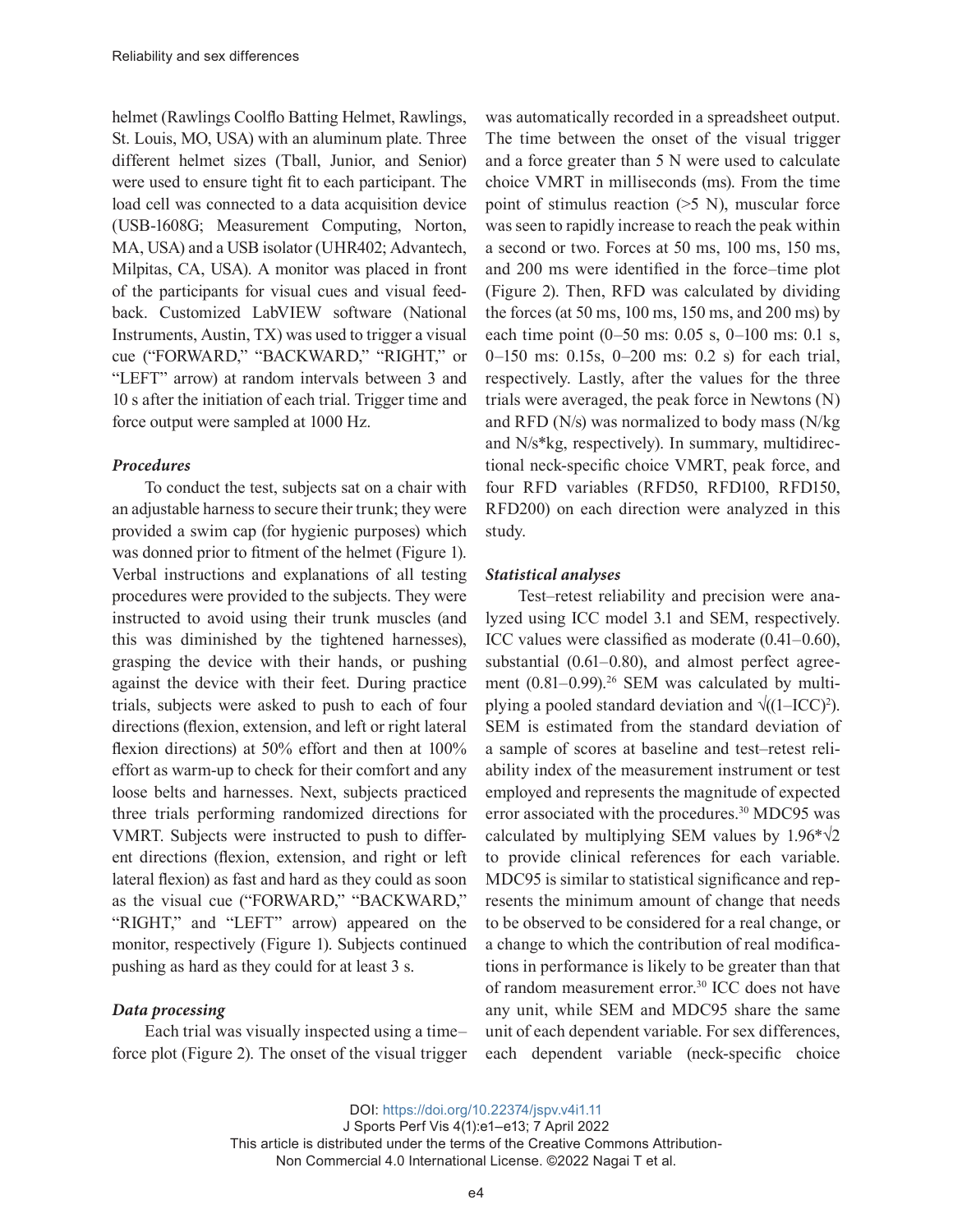**FIG. 1** Neck-specific choice visual-motor reaction time device, subject set-up, and visual feedback. A red arrow will appear to any one of four directions (flexion, extension, and right or left lateral flexion) randomly (between 3 and 10 s from the beginning of trial).



VMRT, peak force, and RFD50/100/150/200) was screened for normality with Shapiro–Wilk tests. Based on the normality, either independent t-tests or Mann–Whitney U tests were performed to compare between sexes for each dependent variable. All analyses were completed using the IBM SPSS Statistical Version 25 (IBM Corp., Armonk, NY). Significance was set *a priori* at P < 0.05.

#### **RESULTS**

For reliability and precision, VMRT was moderately reliable (ICC =  $0.406 - 0.624$ ), while the peak force and RFD measurements were moderate to almost perfect agreement (ICC =  $0.443 - 0.948$ ). For precision values and clinical references, SEM and MDC are described in Table 2. Descriptive statistics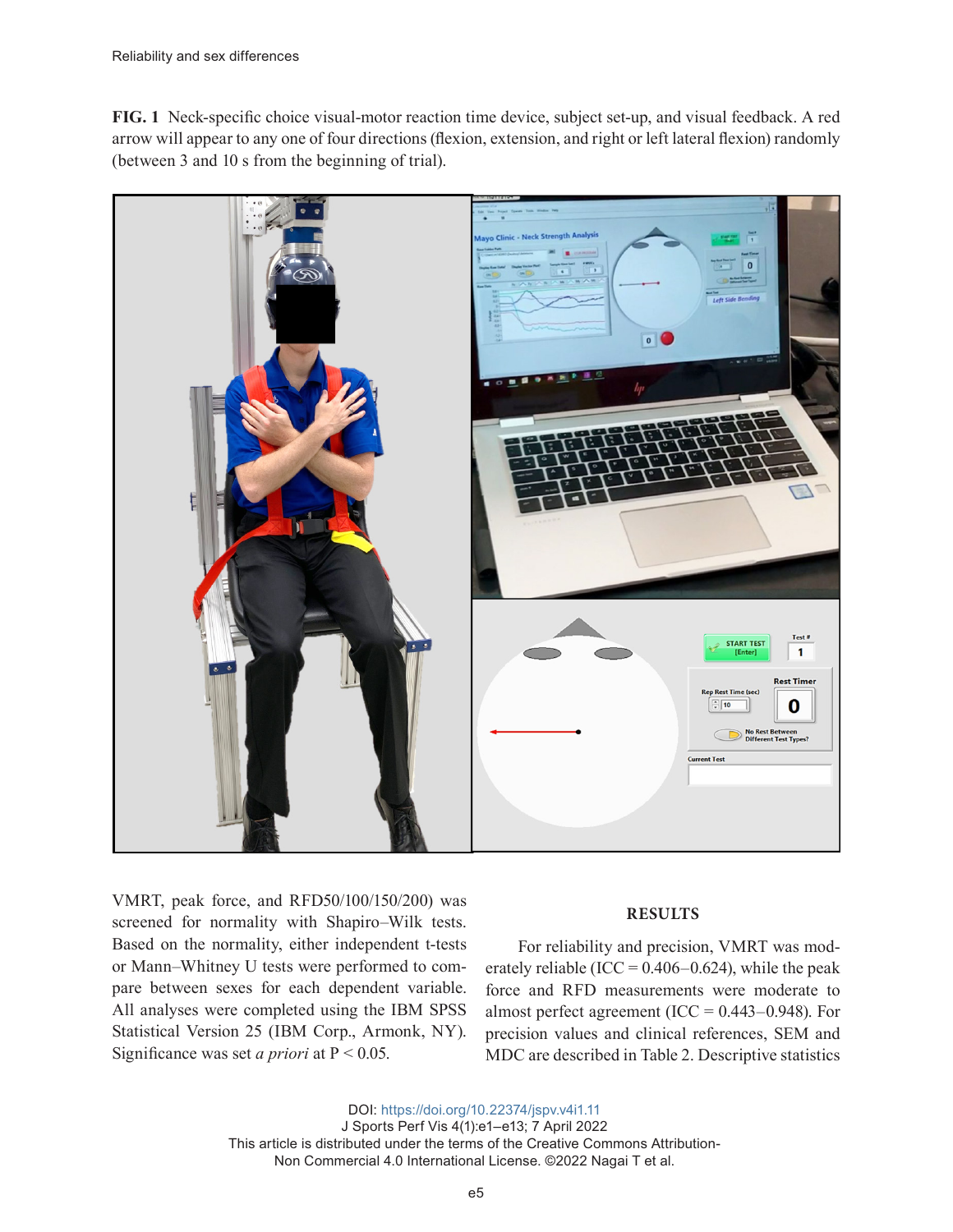**FIG. 2** Force–Time plot during choice visual-motor reaction time (VMRT) test. Choice VMRT is calculated as time between the visual cue and the initiation of the force production  $(5 \text{ N})$ . RFD at 50 ms, 100 ms, 150 ms, and 200 ms (red colored numbers) is calculated as the change of force over the change of time (from the initiation of the force production  $[>5$  N]: red colored 0 ms).



(averages and standard deviations) for each variable and sex differences are described in Table 3. Females had significantly slower choice VMRT in all four directions ( $P < 0.001 - 0.012$ ), while there were no sex differences in normalized peak forces  $(P = 0.136 - 0.799)$  and RFD. For RFD variables, females had lower normalized RFD values; however, there were no statistically significant sex differences for all four directions ( $P = 0.079 - 0.763$ ).

#### **DISCUSSION**

This study establishes the reliability, precision, and clinical references for multidirectional neckspecific choice VMRT, neck muscular strength, and RFD. The first hypothesis was supported as moderate to substantial ICC values were found. The current ICC values for VMRT (ICC =  $0.41 - 0.62$ ) were similar to the ICC values from a previous study using a Ruler Drop Test (ICC =  $0.43-0.73$ ) and

**TABLE 2** Test–retest reliability (*intraclass correlation coefficient model 3.1: ICC*), precision (*standard error of measurement: SEM*), and clinical references (*minimal detectable change with 95% confidence interval: MDC95*) on reaction time and force characteristics

| <b>VMRT</b>       | <b>ICC</b> | <b>SEM</b>            | MDC95         |
|-------------------|------------|-----------------------|---------------|
| Flexion           | 0.624      | 27.0 ms               | 74.8 ms       |
| Extension         | 0.536      | 34.9 ms               | 96.8 ms       |
| R. Lat. flexion   | 0.466      | 35.7 ms               | 98.9 ms       |
| L. Lat. flexion   | 0.406      | 31.0 ms               | 85.9 ms       |
| <b>Peak force</b> | ICC        | <b>SEM</b>            | MDC95         |
| Flexion           | 0.697      | $0.18$ N/kg           | $0.50$ N/kg   |
| Extension         | 0.555      | $0.35$ N/kg           | $0.96$ N/kg   |
| R. Lat. flexion   | 0.684      | $0.22$ N/kg           | $0.62$ N/kg   |
| L. Lat. flexion   | 0.804      | $0.21$ N/kg           | $0.58$ N/kg   |
| <b>RFD50</b>      | <b>ICC</b> | <b>SEM</b>            | MDC95         |
| Flexion           | 0.443      | 1.59 N/s*kg           | 4.41 N/s*kg   |
| Extension         | 0.834      | $1.29 N/s*kg$         | $3.57 N/s*kg$ |
| R. Lat. flexion   | 0.804      | $1.27 N/s*kg$         | 3.52 N/s*kg   |
| L. Lat. flexion   | 0.948      | $0.88 N/s*kg$         | 2.43 N/s*kg   |
| <b>RFD100</b>     | <b>ICC</b> | <b>SEM</b>            | MDC95         |
| Flexion           | 0.777      | 1.32 N/s*kg           | 3.67 N/s*kg   |
| Extension         | 0.744      | $2.60 N/s*kg$         | $7.20 N/s*kg$ |
| R. Lat. flexion   | 0.886      | 1.27 N/s*kg           | 3.52 N/s*kg   |
| L. Lat. flexion   | 0.928      | $1.16 N/s*kg$         | 3.23 N/s*kg   |
| <b>RFD150</b>     | <b>ICC</b> | <b>SEM</b>            | MDC95         |
| Flexion           | 0.669      | $1.08 N/s*kg$         | 2.98 N/s*kg   |
| Extension         | 0.685      | $2.29 N/s*kg$         | $6.34 N/s*kg$ |
| R. Lat. flexion   | 0.860      | $0.94 N/s*kg$         | $2.61$ N/s*kg |
| L. Lat. flexion   | 0.783      | $1.23 N/s*kg$         | $3.42 N/s*kg$ |
| <b>RFD200</b>     | <b>ICC</b> | <b>SEM</b>            | MDC95         |
| Flexion           | 0.754      | $0.60 \text{ N/s*kg}$ | 1.67 N/s*kg   |
| Extension         | 0.699      | $1.34 N/s*kg$         | $3.73 N/s*kg$ |
|                   |            |                       |               |
| R. Lat. flexion   | 0.734      | $0.76 N/s*kg$         | $2.10 N/s*kg$ |

*VMRT: Visual-Motor Reaction Time; PF: Peak Force; RFD: Rate of Force Development; R. Lat. Flexion: Right Lateral Flexion; L. Lat. Flexion: Left Lateral Flexion; RFD50, RFD100, RFD150, and RFD200: Rate of Force Development at each time points 0–50 ms, 0–100 ms, 0–150 ms, and 0–200 ms, respectively.*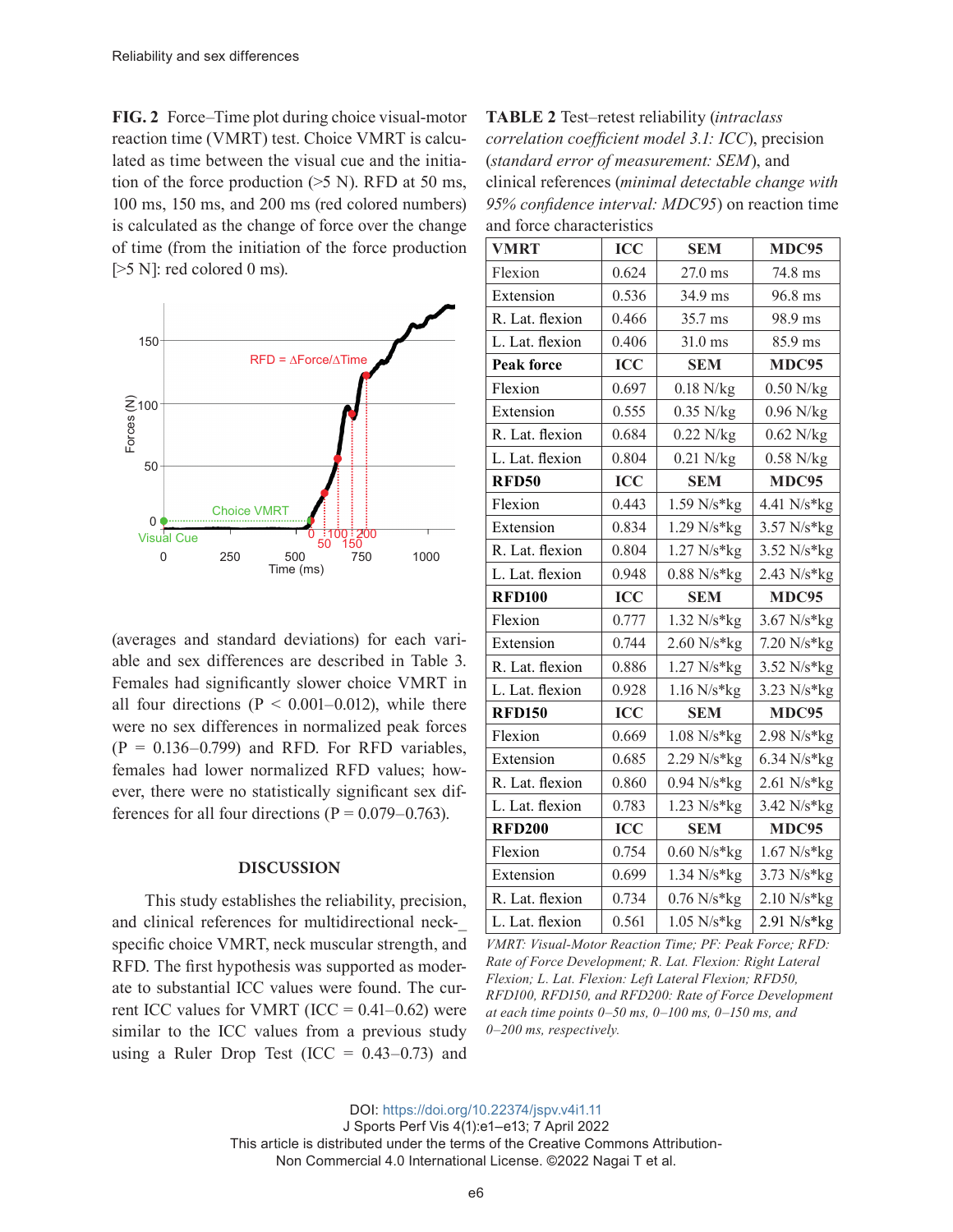| <b>VMRT</b>       | Female $AVE \pm SD$    | Male $AVE \pm SD$      | P            |
|-------------------|------------------------|------------------------|--------------|
| Flexion           | $561.9 \pm 104.4$ ms   | $460.2 \pm 82.9$ ms    | $< 0.001*$   |
| Extension         | $540.2 \pm 77.7$ ms    | $451.5 \pm 70.9$ ms    | $< 0.001*$   |
| R. Lat. flexion   | $481.2 \pm 79.2$ ms    | $419.4 \pm 63.8$ ms    | $0.012*$     |
| L. Lat. flexion   | $482.0 \pm 80.0$ ms    | $418.5 \pm 63.6$ ms    | $0.004*$     |
| <b>Peak force</b> | $AVE \pm SD$           | $AVE \pm SD$           | $\mathbf{P}$ |
| Flexion           | $1.36 \pm 0.38$ N/kg   | $1.52 \pm 0.57$ N/kg   | 0.271        |
| Extension         | $1.91 \pm 0.66$ N/kg   | $2.26 \pm 0.89$ N/kg   | 0.136        |
| R. Lat. flexion   | $1.55 \pm 0.43$ N/kg   | $1.69 \pm 0.56$ N/kg   | 0.322        |
| L. Lat. flexion   | $1.63 \pm 0.49$ N/kg   | $1.67 \pm 0.61$ N/kg   | 0.799        |
| <b>RFD50</b>      | $AVE \pm SD$           | $AVE \pm SD$           | $\mathbf{P}$ |
| Flexion,          | $4.04 \pm 1.77$ N/s*kg | $5.60 \pm 5.38$ N/s*kg | 0.201        |
| Extension         | $4.89 \pm 2.49$ N/s*kg | $6.71 \pm 5.09$ N/s*kg | 0.083        |
| R. Lat. flexion   | $5.54 \pm 2.60$ N/s*kg | $6.09 \pm 3.00$ N/s*kg | 0.473        |
| L. Lat. flexion   | $5.26 \pm 2.44$ N/s*kg | $5.95 \pm 3.72$ N/s*kg | 0.763        |
| <b>RFD100</b>     | $AVE \pm SD$           | $AVE \pm SD$           | $\mathbf{P}$ |
| Flexion           | $4.57 \pm 2.01$ N/s*kg | $6.53 \pm 4.07$ N/s*kg | 0.079        |
| Extension         | $6.55 \pm 4.28$ N/s*kg | $7.97 \pm 4.85$ N/s*kg | 0.216        |
| R. Lat. flexion   | $6.68 \pm 3.85$ N/s*kg | $7.44 \pm 3.82$ N/s*kg | 0.377        |
| L. Lat. flexion   | $6.43 \pm 3.85$ N/s*kg | $7.62 \pm 4.62$ N/s*kg | 0.377        |
| <b>RFD150</b>     | $AVE \pm SD$           | $AVE \pm SD$           | $\mathbf{P}$ |
| Flexion           | $4.25 \pm 1.69$ N/s*kg | $5.88 \pm 3.34$ N/s*kg | 0.083        |
| Extension         | $6.25 \pm 3.42$ N/s*kg | $8.11 \pm 4.23$ N/s*kg | 0.103        |
| R. Lat. flexion   | $5.92 \pm 2.55$ N/s*kg | $6.69 \pm 3.04$ N/s*kg | 0.355        |
| L. Lat. flexion   | $5.93 \pm 2.67$ N/s*kg | $6.68 \pm 3.30$ N/s*kg | 0.401        |
| <b>RFD200</b>     | $AVE \pm SD$           | $AVE \pm SD$           | P            |
| Flexion           | $3.79 \pm 1.34$ N/s*kg | $4.53 \pm 1.76$ N/s*kg | 0.117        |
| Extension         | $5.56 \pm 2.31$ N/s*kg | $7.01 \pm 3.10$ N/s*kg | 0.081        |
| R. Lat. flexion   | $4.84 \pm 1.62$ N/s*kg | $5.36 \pm 2.07$ N/s*kg | 0.349        |
| L. Lat. flexion   | $4.91 \pm 1.67$ N/s*kg | $5.13 \pm 2.08$ N/s*kg | 0.696        |

**TABLE 3** Descriptive statistics and sex differences in reaction time, peak force, and rate of force development

*\*Represents significant sex differences (P < 0.05). VMRT: Visual-Motor Reaction Time; RFD50, RFD100, RFD150, and RFD200: Rate of Force Development at each time points 0–50 ms, 0–100 ms, 0–150 ms, and 0–200 ms, respectively.*

a computer-based reaction test (ICC =  $0.55-0.79$ ).<sup>27</sup> The current reliability for normalized peak force  $(ICC = 0.56-0.80)$  and RFD  $(ICC = 0.44-0.93)$ was similar to our previous reliability for normalized peak force (ICC =  $0.67-0.84$ ) and RFD (ICC =  $0.66-0.85$ ) for healthy high school athletes.<sup>25</sup> Other studies have reported similar or higher ICC on

peak force  $(ICC = 0.63-0.97)^{31,32}$  and RFD  $(ICC =$  $0.83-0.99$ .<sup>13,33</sup> In addition to ICC values, this study has provided precision and clinical references using the current novel testing procedures and variables. Clinical references (MDC95) for multidirectional neck muscular peak force, RFD, and neck-specific choice VMRT were 0.5–0.96 N/kg, 1.67–7.2 N/s\*kg,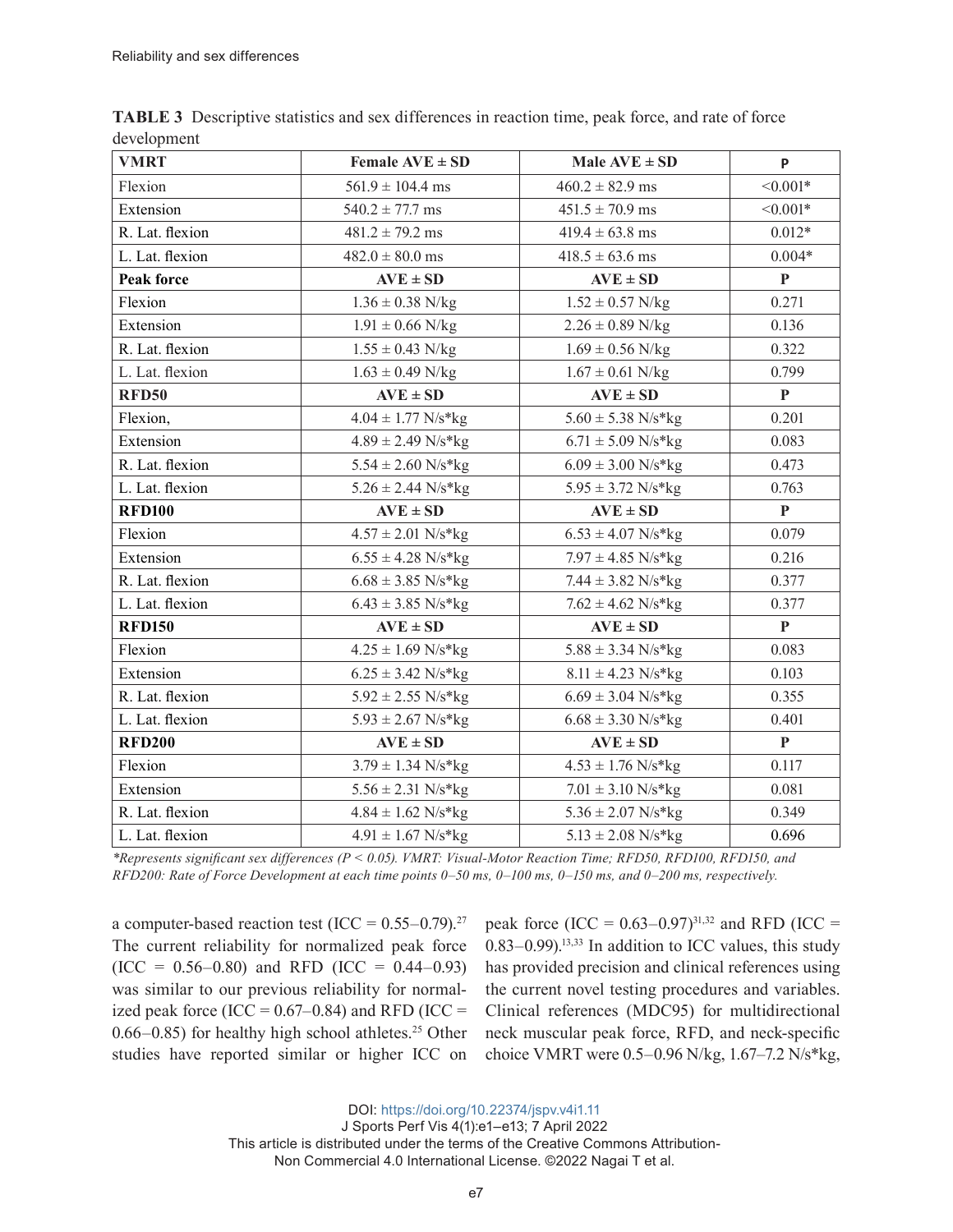and 74.8–98.9 ms, respectively. Based on the current methodology, MDC95 values as clinical reference provided conservative values than statistical significance. In other words, choice VMRT in the flexion direction was the only variable that met both clinical (MDC95 = 74.8 ms) and statistical significance (P < 0.001). Researchers and clinicians can utilize these MDC95 values in their practice to see effects of preventive interventions or rehabilitation.

The second hypothesis was partially supported as sex differences were observed in neck-specific choice VMRT, while normalized peak force and RFD did not show significant sex differences. Neckspecific choice VMRT values (481–562 ms) in this study were similar to computer-based (ImPACT®) reaction time (582–598 ms) but slower than a simple ruler drop test values (190–199 ms).<sup>34</sup> Normalized peak force values in this study (1.4–2.3 N/kg) were similar, but not as high as our previous neck strength values for high school soccer athletes (1.6–3.2 N/kg) and high school football athletes  $(1.7–3.0 \text{ N/kg})^{10,25}$ For neck RFD, the current RFD50/100/150/200 values (3.8–8.1 N/s\*kg) were higher than the previous neck RFD to 90% of the peak force for soccer athletes (1.7–4.6 N/s\*kg) and football athletes  $(1.8-4.1 \text{ N/s*kg})$ <sup>10,25</sup>

Simple VMRT has been a part of comprehensive SRC clinical evaluation and management. Among VMRT tests, reaction time measured using a computer-based software, ImPACT®, is the most widely utilized and could be used to identify deficits in VMRT after SRC.<sup>22</sup> Deficits in simple VMRT are reported to be the largest in the acute phase of SRC (within 72 h) with deficits lasting up to 59 days post SRC.<sup>22</sup> The magnitude of deficits in simple VMRT after SRC is on an average 58 ms in ImPACT<sup>®</sup> testing<sup>35</sup> and 30 ms with the simple ruler drop test<sup>36</sup>, although VMRT performance can vary depending on age, sex, sports, types of tests, setting, etc. This study, however, was aimed to establish the reliability and sex differences in healthy individuals without history of SRC. In literature, it is generally accepted that females exhibit slower VMRT than males although athletic background in

fast-paced sports and vehicle driving experiences has shown to improve VMRT and reduce the magnitude of sex differences.<sup>18</sup> Among athletes, there were mixed results on sex differences in reaction time. For example, female soccer athletes scored slower ImPACT<sup>®</sup> reaction time<sup>37</sup>; On the contrary, there were reports that male athletes scored slower reaction time.38,39 The current results on sex differences in neck-specific choice VMRT agree with the former. Again, because individuals' age and athletic background could influence VMRT, future studies should control these confounding factors.

In our recent investigation on knee-specific choice VMRT, among high school basketball athletes, female athletes exhibited slower reaction time than their male athletes.<sup>16</sup> Interestingly, the magnitude of sex differences in our previous study (average 99 ms) was 26% slower than the current results during neck-specific VMRT (average 79 ms). Additionally, likely due to the distance from the motor cortex of the brain, knee-specific VMRT values (females: 562 ms, males: 462 ms) were slightly slower (5.7–8.9%) than neck-specific VMRT values (females: 516 ms, males: 437 ms) in both sexes. While it is beyond the scope of the current investigation, these observations from our two investigations support the notion that VMRT could be joint-, direction, or muscle-specific and open discussions whether baseline testing should focus more on neck-specific VMRT instead of generic VMRT such as a ruler drop test or computer clicking.

# *Peak force and Rate of force development*

There were no sex differences in the current study although males consistently had higher neck strength (P =  $0.136 - 0.799$ ) and RFD (P =  $0.079 -$ 0.763). This finding was contrary to the hypothesis. Most studies report that males have higher neck muscular strength $13,24,40,41$ ; however, the magnitude of sex difference becomes smaller or reversed when normalized values are used.<sup>25,42,43</sup>. In a previous study on sex differences in neck muscular RFD, males had higher RFD than females.<sup>24</sup> As stated earlier, the current neck peak force values were smaller

DOI: <https://doi.org/10.22374/jspv.v4i1.11>

J Sports Perf Vis 4(1):e1–e13; 7 April 2022 This article is distributed under the terms of the Creative Commons Attribution-

Non Commercial 4.0 International License. ©2022 Nagai T et al.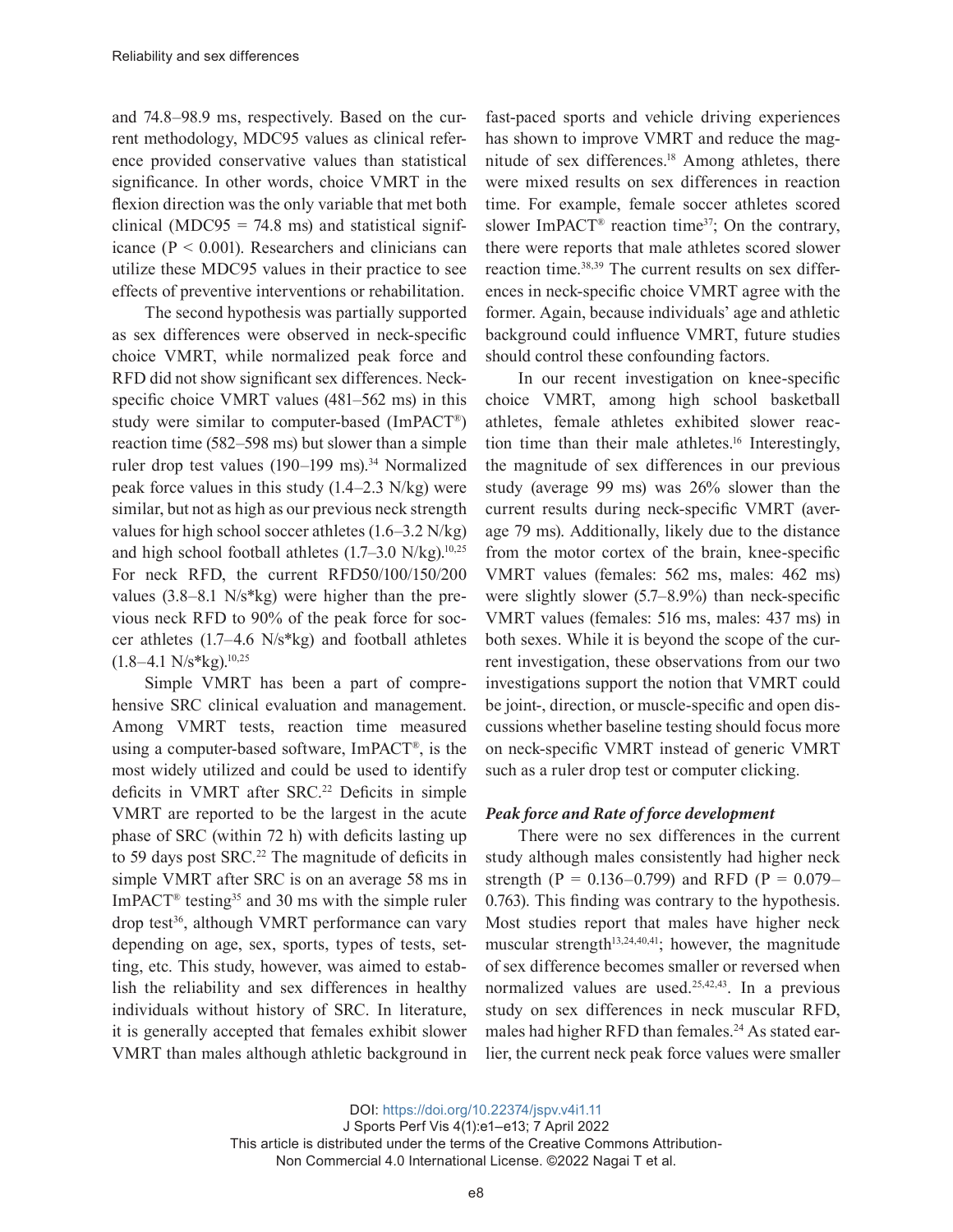than the previous studies, likely due to differences in subjects' athletic background. Additionally, new VMRT function and testing procedures might have influenced the peak force and RFD. For example, during the earlier studies, subjects focused mainly on their neck strength in the predetermined directions with verbal countdown. Additionally, subjects could also see how hard they were pushing in the time–force plot. Contrarily, in the current investigation, examiners remained silent until subjects responded to the visual cue, and time–force plot was not displayed. Both verbal encouragement<sup>44</sup> and visual feedback<sup>45</sup> have shown to increase force production by 5–8%. These two factors would likely explain the diminished values in the peak force and a lack of sex differences.

Despite diminished peak force, the current RFD results were higher (males: 4.5–8.0 N/s\*kg and females: 3.8–6.6 N/s\*kg) compared to our previous findings (males: 2.2–4.6 N/s\*kg and females: 1.4–3.1  $N/s$ <sup>\*</sup>kg).<sup>25</sup> The main difference between the studies was the time intervals for RFD. The earlier study utilized the time to reach 90% peak force while this study utilized much earlier onset: 50 ms, 100 ms, 150 ms, and 200 ms. The rationale to include earlier time intervals was that RFD50/100 represents the neural factors to recruit motor units and muscle fiber composition, and RFD150/200 relates to the ability to produce maximum force.<sup>46</sup> The earlier time intervals produced significant changes in force (thus higher RFD) than later time intervals (at 90% peak) (Figure 2). Based on our previous and current results, regardless of the differences in the time intervals, no sex difference was observed. There were trends of sex RFD differences in the flexion and extension directions ( $P = 0.079 - 0.083$ ). Post-hoc power analysis revealed that ~40 subjects per group would be needed to reach statistical significance, thus this study may be underpowered.

A mixed role of neck muscular peak force or strength as a risk factor of SRC has been reported. In addition to physiological characteristics, reporting behaviors might be different between sexes

(female athletes report SRC while male athletes might try to "shake it off").<sup>4,47</sup> Additionally, athletes with SRC might be more aggressive in their playing style, predisposing them to SRC as well as other musculoskeletal injuries.48 Interestingly, our previous study revealed that high school football athletes with a history of SRC had significantly higher neck muscular strength (3.5–16.7%) and RFD (21–70%) when compared to matched control athletes.<sup>10</sup> In our recent prospective study, the Division III college football athletes and wrestlers, who later suffered SRC in the season  $(n = 12)$ , exhibited significantly higher neck strength (12.6–21.1%) and RFD (14.6– 43.3%) than the nonconcussed athletes  $(n = 87)$ . The earlier studies prompted us to investigate the temporal characteristics of the neck-specific sensorimotor system and added the neck-specific choice VMRT. Based on the current results, female athletes, and individuals with a history or current episode of SRC should explore intervention strategies to improve VMRT. For example, effects of vision training could be incorporated to preventive and rehabilitation exercise as a part of SRC management strategy.<sup>49,50</sup>

The current investigation has a few limitations. Firstly, athletic background and age of participants were not strictly matched. As a piloting study, this study was to explore reliability and sex differences. However, future investigations can focus more on specific age (high school, college, or professionals), sport types, and competition levels (recreational versus competitive). Secondly, additional neck neuromusculoskeletal characteristics such as range of motion, forward head posture, muscular endurance, muscle tone or stiffness, and proprioception were not collected. Inclusion of these common clinical tests might add insights and could be used to establish relationship among these characteristics. Thirdly, the current results and sex differences in VMRT do not mean that those individuals are at higher risk of SRC. Prospective studies would be needed to establish such relationships. For a rehabilitation perspective, repeated testing of neck-specific VMRT after SRC would be needed to add clinical importance.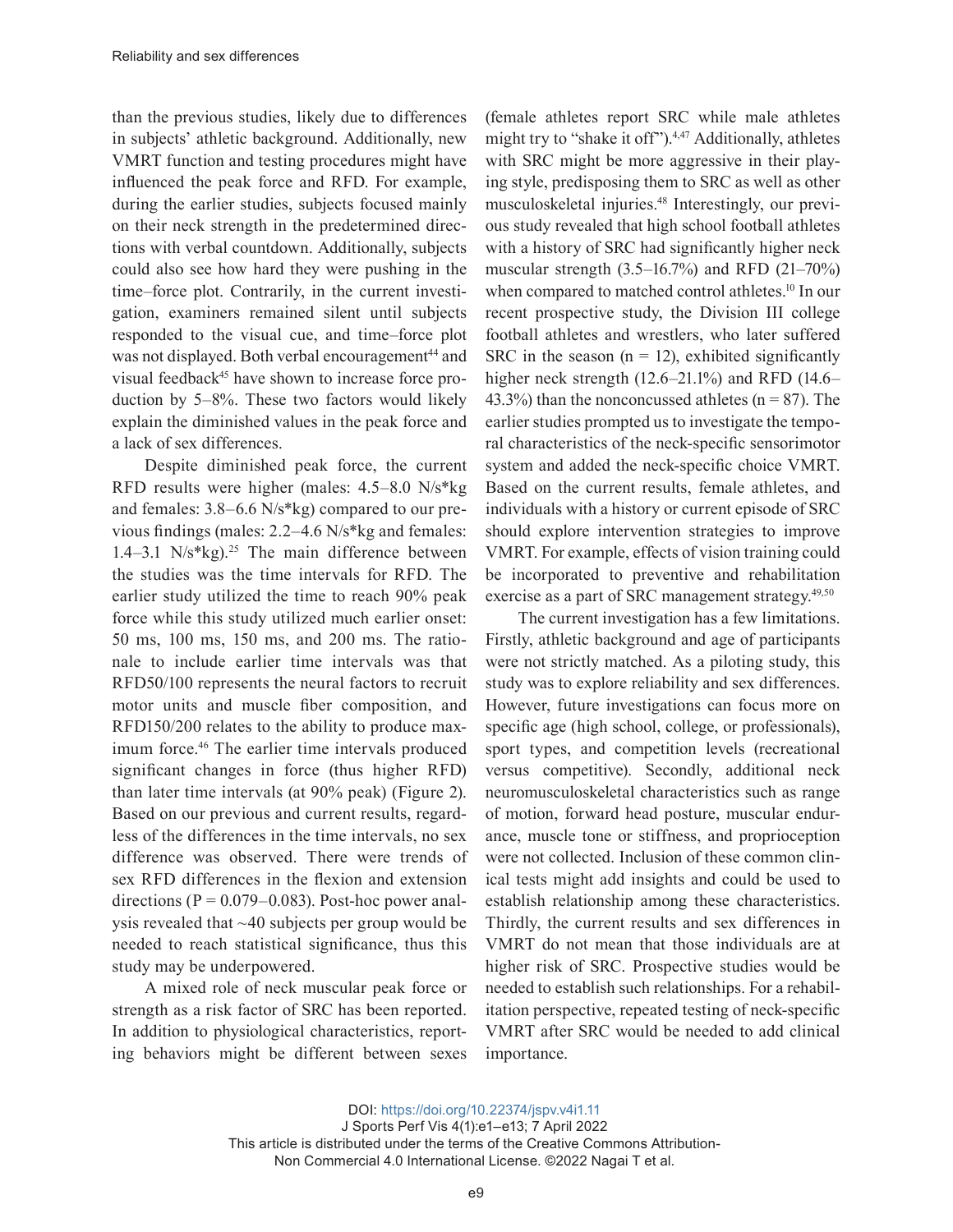#### **CONCLUSION**

This study examined neck-specific VMRT in addition to traditional neck muscular characteristics (peak force and RFD) and investigated reliability and sex differences. Based on the current results, females might be at higher risk in part due to delayed neck-specific choice VMRT. Future studies should follow participants longitudinally to validate this notion. Intervention strategies to improve VMRT should be investigated as well. This novel device and associated metrics may provide baseline criteria for screening as well as a reference to determine effects of SRC rehabilitation and management.

#### **CONFLICT OF INTEREST**

None declared.

#### **ACKNOWLEDGMENTS**

Funding provided by the Mayo Clinic Ice Hockey Research Group and NIH awards L30AR070273 and K12HD065987.

## **DISCLAIMER**

The views expressed in this manuscript are those of the authors and do not reflect the official policy of the Department of Army, Department of Defense, or the U.S. Government.

#### **REFERENCES**

- 1. Langlois JA, Rutland-Brown W, Wald MM. The epidemiology and impact of traumatic brain injury: A brief overview. J Head Trauma Rehabil. 2006;21(5):375–8. [http://dx.doi.org/10.](http://dx.doi.org/10.1097/00001199-200609000-00001) [1097/00001199-200609000-00001](http://dx.doi.org/10.1097/00001199-200609000-00001)
- 2. Covassin T, Moran R, Elbin RJ. Sex differences in reported concussion injury rates and time loss from participation: An update of the National Collegiate Athletic Association Injury Surveillance Program from 2004–2005 through

2008–2009. J Athl Train. 2016;51(3):189–94. [http://](http://dx.doi.org/10.4085/1062-6050-51.3.05) [dx.doi.org/10.4085/1062-6050-51.3.05](http://dx.doi.org/10.4085/1062-6050-51.3.05)

- 3. Eckner JT, O'Connor KL, Broglio SP, Ashton-Miller JA. Comparison of head impact exposure between male and female high school ice hockey athletes. Am J Sports Med. 2018;46(9):2253–62. <http://dx.doi.org/10.1177/0363546518777244>
- 4. Wallace J, Covassin T, Beidler E. Sex differences in high school athletes' knowledge of sport-related concussion symptoms and reporting behaviors. J Athl Train. 2017;52(7):682–8. [http://dx.doi.](http://dx.doi.org/10.4085/1062-6050-52.3.06) [org/10.4085/1062-6050-52.3.06](http://dx.doi.org/10.4085/1062-6050-52.3.06)
- 5. Covassin T, Swanik CB, Sachs M, Kendrick Z, Schatz P, Zillmer E, et al. Sex differences in baseline neuropsychological function and concussion symptoms of collegiate athletes. Br J Sports Med. 2006;40(11):923–7; discussion 927. [http://dx.doi.](http://dx.doi.org/10.1136/bjsm.2006.029496) [org/10.1136/bjsm.2006.029496](http://dx.doi.org/10.1136/bjsm.2006.029496)
- 6. Collins CL, Fletcher EN, Fields SK, Kluchurosky L, Rohrkemper MK, Comstock RD, et al. Neck strength: A protective factor reducing risk for concussion in high school sports. J Prim Prev. 2014;35(5):309–19. [http://dx.doi.org/10.1007/](http://dx.doi.org/10.1007/s10935-014-0355-2) [s10935-014-0355-2](http://dx.doi.org/10.1007/s10935-014-0355-2)
- 7. Mihalik JP, Guskiewicz KM, Marshall SW, Greenwald RM, Blackburn JT, Cantu RC. Does cervical muscle strength in youth ice hockey players affect head impact biomechanics? Clin J Sport Med. 2011;21(5):416–21. [http://dx.doi.org/10.1097/](http://dx.doi.org/10.1097/JSM.0B013E31822C8A5C) [JSM.0B013E31822C8A5C](http://dx.doi.org/10.1097/JSM.0B013E31822C8A5C)
- 8. Schmidt JD, Guskiewicz KM, Blackburn JT, Mihalik JP, Siegmund GP, Marshall SW. The influence of cervical muscle characteristics on head impact biomechanics in football. Am J Sports Med. 2014;42(9):2056–66. [http://dx.doi.](http://dx.doi.org/10.1177/0363546514536685) [org/10.1177/0363546514536685](http://dx.doi.org/10.1177/0363546514536685)
- 9. Black SR. Neck strength and concussion in NCAA division I football. Lubbock, TX: Exercise and Sport Science, Texas Tech University; 2007.
- 10. Nagai T, Ueno R, Rigamonti L, Bates NA, Krause DA, Crowley E, et al. Multidirectional neck strength characteristics in high school football athletes with and without history of sports-related concussion. Ann Sports Med Res. 2020;7(6):1167.
- 11. Engelman G, Carry P, Sochanska A, Daoud AK, Wilson J, Provance A. Isometric cervical muscular strength in pediatric athletes with multiple

DOI: <https://doi.org/10.22374/jspv.v4i1.11>

J Sports Perf Vis 4(1):e1–e13; 7 April 2022

This article is distributed under the terms of the Creative Commons Attribution-Non Commercial 4.0 International License. ©2022 Nagai T et al.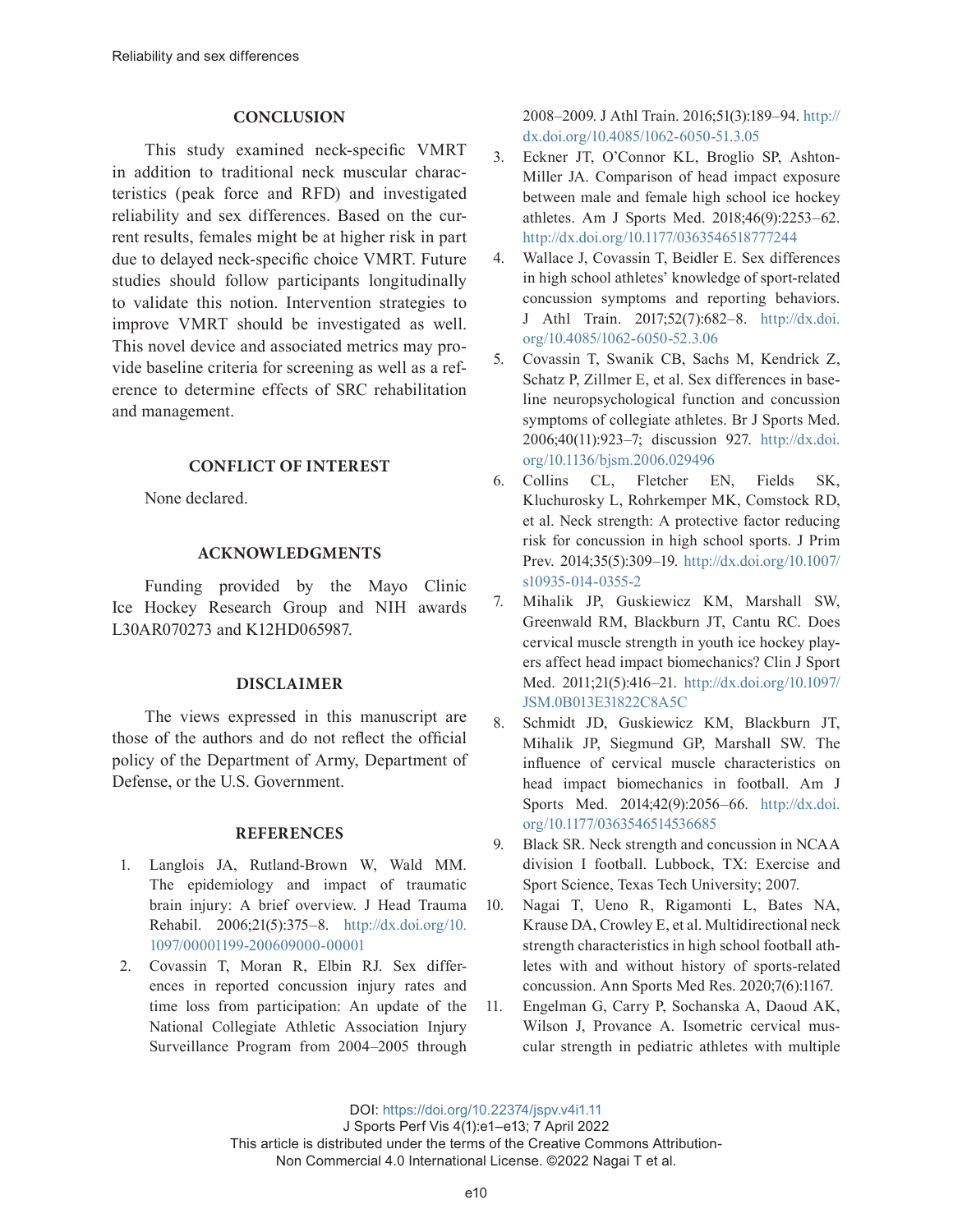concussions. Clin J Sport Med. 2021;31(1):36–41. <http://dx.doi.org/10.1097/JSM.0000000000000681>

- 12. Esopenko C, de Souza N, Conway F, Todaro SM, Brostrand K, Womack J, et al. Bigger necks are not enough: An examination of neck circumference in incoming college athletes. J Prim Prev. 2020;41(5):421–9. [http://dx.doi.org/10.1007/](http://dx.doi.org/10.1007/s10935-020-00600-5) [s10935-020-00600-5](http://dx.doi.org/10.1007/s10935-020-00600-5)
- 13. Eckner JT, Oh YK, Joshi MS, Richardson JK, Ashton-Miller JA. Effect of neck muscle strength and anticipatory cervical muscle activation on the kinematic response of the head to impulsive loads. Am J Sports Med. 2014;42(3):566–76. [http://dx.doi.](http://dx.doi.org/10.1177/0363546513517869) [org/10.1177/0363546513517869](http://dx.doi.org/10.1177/0363546513517869)
- 14. Jin X, Feng Z, Mika V, Li H, Viano DC, Yang KH. The role of neck muscle activities on the risk of mild traumatic brain injury in American football. J Biomech Eng. 2017;139(10):101002. [http://dx.doi.](http://dx.doi.org/10.1115/1.4037399) [org/10.1115/1.4037399](http://dx.doi.org/10.1115/1.4037399)
- 15. Eckner JT, Lipps DB, Kim H, Richardson JK, Ashton-Miller JA. Can a clinical test of reaction time predict a functional head-protective response? Med Sci Sports Exerc. 2011;43(3):382–7. [http://dx.](http://dx.doi.org/10.1249/MSS.0b013e3181f1cc51) [doi.org/10.1249/MSS.0b013e3181f1cc51](http://dx.doi.org/10.1249/MSS.0b013e3181f1cc51)
- 16. Nagai T, Schilaty ND, Bates NA, Bies NJ, McPherson AL, Hewett TE. High school female basketball athletes exhibit decreased knee-specific choice visual-motor reaction time. Scand J Med Sci Sports. 2021;31(8):1699–707. [http://dx.doi.](http://dx.doi.org/10.1111/sms.13978) [org/10.1111/sms.13978](http://dx.doi.org/10.1111/sms.13978)
- 17. Vartiainen MV, Holm A, Lukander J, Lukander K, Koskinen S, Bornstein R, et al. A novel approach to sports concussion assessment: Computerized multilimb reaction times and balance control testing. J Clin Exp Neuropsychol. 2016;38(3):293–307. <http://dx.doi.org/10.1080/13803395.2015.1107031>
- 18. Silverman IW. Sex differences in simple visual reaction time: A historical meta-analysis. Sex Roles. 2006;54:57–68. [http://dx.doi.org/10.1007/](http://dx.doi.org/10.1007/s11199-006-8869-6) [s11199-006-8869-6](http://dx.doi.org/10.1007/s11199-006-8869-6)
- 19. Ingalhalikar M, Smith A, Parker D, SatterthwaiteTD, Elliot MA, Ruparel K, et al. Sex differences in the structural connectome of the human brain. Proc Natl Acad Sci U S A. 2014;111(2):823–8. [http://dx.](http://dx.doi.org/10.1073/pnas.1316909110) [doi.org/10.1073/pnas.1316909110](http://dx.doi.org/10.1073/pnas.1316909110)
- 20. Ristanis S, Tsepis E, Giotis D, Stergiou N, Cerulli G, Georgoulis AD. Electromechanical

delay of the knee flexor muscles is impaired after harvesting hamstring tendons for anterior cruciate ligament reconstruction. Am J Sports Med. 2009;37(11):2179–86. [http://dx.doi.org/10.](http://dx.doi.org/10.1177/0363546509340771) [1177/0363546509340771](http://dx.doi.org/10.1177/0363546509340771)

- 21. Hulsdunker T, Gunasekara N, Mierau A. Short- and long-term stroboscopic training effects on visuomotor performance in elite youth sports. Part 1: Reaction and behavior. Med Sci Sports Exerc. 2021;53(5):960–72. [http://dx.doi.org/10.1249/MSS.](http://dx.doi.org/10.1249/MSS.0000000000002541) [0000000000002541](http://dx.doi.org/10.1249/MSS.0000000000002541)
- 22. Lempke LB, Howell DR, Eckner JT, Lynall RC. Examination of reaction time deficits following concussion: A systematic review and metaanalysis. Sports Med. 2020;50(7):1341–59. [http://](http://dx.doi.org/10.1007/s40279-020-01281-0) [dx.doi.org/10.1007/s40279-020-01281-0](http://dx.doi.org/10.1007/s40279-020-01281-0)
- 23. Churchill NW, Hutchison MG, Graham SJ, Schweizer TA. Brain function associated with reaction time after sport-related concussion. Brain Imaging Behav. 2021;15(3):1508–17. [http://dx.doi.](http://dx.doi.org/10.1007/s11682-020-00349-9) [org/10.1007/s11682-020-00349-9](http://dx.doi.org/10.1007/s11682-020-00349-9)
- 24. Valkeinen H, Ylinen J, Malkia E, Alen M, Hakkinen K. Maximal force, force/time and activation/coactivation characteristics of the neck muscles in extension and flexion in healthy men and women at different ages. Eur J Appl Physiol. 2002; 88(3):247–54. [http://dx.doi.org/10.1007/s00421-](http://dx.doi.org/10.1007/s00421-002-0709-y) [002-0709-y](http://dx.doi.org/10.1007/s00421-002-0709-y)
- 25. Nagai T, Crowley EM, Manuell E, Bates NA, Stuart MJ, Schilaty ND. Sex differences in multidirectional neck muscular strength characteristics in high school soccer athletes. Arch Sports Med. 2020;4(2):224–32. [http://dx.doi.](http://dx.doi.org/10.36959/987/257) [org/10.36959/987/257](http://dx.doi.org/10.36959/987/257)
- 26. Landis JR, Koch GG. The measurement of observer agreement for categorical data. Biometrics. 1977;33(1):159–74. [http://dx.doi.org/](http://dx.doi.org/10.2307/2529310) [10.2307/2529310](http://dx.doi.org/10.2307/2529310)
- 27. MacDonald J, Wilson J, Young J, Duerson D, Swisher G, Collins CL, et al. Evaluation of a simple test of reaction time for baseline concussion testing in a population of high school athletes. Clin J Sport Med. 2015;25(1):43–8. [http://dx.doi.](http://dx.doi.org/10.1097/JSM.0000000000000096) [org/10.1097/JSM.0000000000000096](http://dx.doi.org/10.1097/JSM.0000000000000096)
- 28. Gaudet CE, Konin J, Faust D. Immediate postconcussion and cognitive testing: Ceiling effects, reliability, and implications for interpretation.

DOI: <https://doi.org/10.22374/jspv.v4i1.11>

J Sports Perf Vis 4(1):e1–e13; 7 April 2022 This article is distributed under the terms of the Creative Commons Attribution-Non Commercial 4.0 International License. ©2022 Nagai T et al.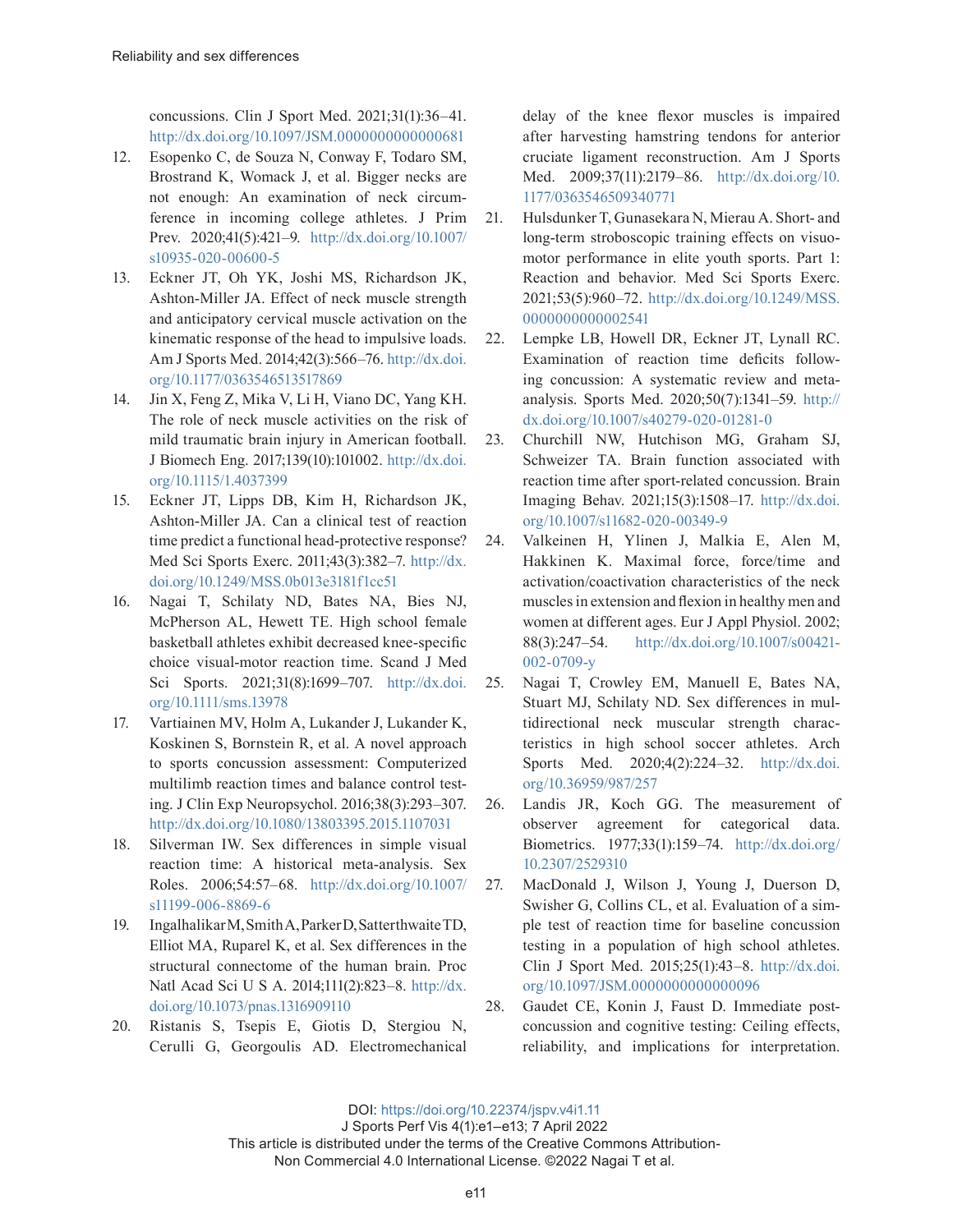Arch Clin Neuropsychol. 2021;36(4):561–9. [http://](http://dx.doi.org/10.1093/arclin/acaa074) [dx.doi.org/10.1093/arclin/acaa074](http://dx.doi.org/10.1093/arclin/acaa074)

- 29. Bujang MA, Baharum N. A simplified guide to determination of sample size requirements for estimating the value of intraclass correlation coefficient: A review. Arch Orofac Sci. 2017;12(1):1–11.
- 30. Furlan L, Sterr A. The applicability of standard error of measurement and minimal detectable change to motor learning research – A behavioral study. Front Hum Neurosci. 2018;12:95. [http://dx.](http://dx.doi.org/10.3389/fnhum.2018.00095) [doi.org/10.3389/fnhum.2018.00095](http://dx.doi.org/10.3389/fnhum.2018.00095)
- 31. Nagai T, Abt JP, Sell TC, Clark NC, Smalley BW, Wirt MD, et al. Neck proprioception, strength, flexibility, and posture in pilots with and without neck pain history. Aviat Space Environ Med. 2014;85(5):529–35. <http://dx.doi.org/10.3357/ASEM.3874.2014>
- 32. Krause DA, Hansen KA, Hastreiter MJ, Kuhn TN, Peichel ML, Hollman JH. A comparison of various cervical muscle strength testing methods using a handheld dynamometer. Sports Health. 2019;11(1):59–63. [http://dx.doi.](http://dx.doi.org/10.1177/1941738118812767) [org/10.1177/1941738118812767](http://dx.doi.org/10.1177/1941738118812767)
- 33. Almosnino S, Pelland L, Stevenson JM. Retest reliability of force-time variables of neck muscles under isometric conditions. J Athl Train. 2010;45(5):453– 8. <http://dx.doi.org/10.4085/1062-6050-45.5.453>
- 34. Broglio SP, Katz BP, Zhao S, McCrea M, McAllister T, Investigators CC. Test–retest reliability and interpretation of common concussion assessment tools: Findings from the NCAA-DoD CARE Consortium. Sports Med. 2018;48(5): 1255–68.<http://dx.doi.org/10.1007/s40279-017-0813-0>
- 35. Howell DR, Osternig LR, Chou LS. Detection of acute and long-term effects of concussion: Dual-task gait balance control versus computerized neurocognitive test. Arch Phys Med Rehabil. 2018; 99(7):1318– 24.<http://dx.doi.org/10.1016/j.apmr.2018.01.025>
- 36. Eckner JT, Kutcher JS, Broglio SP, Richardson JK. Effect of sport-related concussion on clinically measured simple reaction time. Br J Sports Med. 2014;48(2):112–8. [http://dx.doi.org/10.1136/](http://dx.doi.org/10.1136/bjsports-2012-091579) [bjsports-2012-091579](http://dx.doi.org/10.1136/bjsports-2012-091579)
- 37. Colvin AC, Mullen J, Lovell MR, West RV, Collins MW, Groh M. The role of concussion history and gender in recovery from soccer-related concussion. Am J Sports Med. 2009;37(9):1699– 704. <http://dx.doi.org/10.1177/0363546509332497>
- 38. Covassin T, Elbin R, Kontos A, Larson E. Investigating baseline neurocognitive performance between male and female athletes with a history of multiple concussion. J Neurol Neurosurg Psychiatry. 2010;81(6):597–601. [http://dx.doi.](http://dx.doi.org/10.1136/jnnp.2009.193797) [org/10.1136/jnnp.2009.193797](http://dx.doi.org/10.1136/jnnp.2009.193797)
- 39. Tsushima WT, Tsushima VG, Murata NM. ImPACT normative data of ethnically diverse adolescent athletes. Clin J Sport Med. 2020;30(1):52–9. <http://dx.doi.org/10.1097/JSM.0000000000000567>
- 40. Lavallee AV, Ching RP, Nuckley DJ. Developmental biomechanics of neck musculature. J Biomech. 2013;46(3):527–34. [http://dx.doi.org/10.1016/j.](http://dx.doi.org/10.1016/j.jbiomech.2012.09.029) [jbiomech.2012.09.029](http://dx.doi.org/10.1016/j.jbiomech.2012.09.029)
- 41. Vasavada AN, Danaraj J, Siegmund GP. Head and neck anthropometry, vertebral geometry and neck strength in height-matched men and women. J Biomech. 2008;41(1):114–21. [http://dx.doi.](http://dx.doi.org/10.1016/j.jbiomech.2007.07.007) [org/10.1016/j.jbiomech.2007.07.007](http://dx.doi.org/10.1016/j.jbiomech.2007.07.007)
- 42. Nagai T, Keenan KA, Abt JP, Sell T, Smalley B, Wirt M, et al. A comparison of cervical and trunk musculoskeletal characteristics between female and male army helicopter pilots. Int J Aviat Aeronautics Aerospace. 2016;3(3):1–14. [http://dx.](http://dx.doi.org/10.15394/ijaaa.2016.1136) [doi.org/10.15394/ijaaa.2016.1136](http://dx.doi.org/10.15394/ijaaa.2016.1136)
- 43. Jordan A, Mehlsen J, Bulow PM, Ostergaard K, Danneskiold-Samsoe B. Maximal isometric strength of the cervical musculature in 100 healthy volunteers. Spine (Phila Pa 1976). 1999;24(13):1343–8. [http://](http://dx.doi.org/10.1097/00007632-199907010-00012) [dx.doi.org/10.1097/00007632-199907010-00012](http://dx.doi.org/10.1097/00007632-199907010-00012)
- 44. McNair PJ, Depledge J, Brettkelly M, Stanley SN. Verbal encouragement: Effects on maximum effort voluntary muscle action. Br J Sports Med. 1996;30(3):243–5. [http://dx.doi.org/10.1136/bjsm.](http://dx.doi.org/10.1136/bjsm.30.3.243) [30.3.243](http://dx.doi.org/10.1136/bjsm.30.3.243)
- 45. Campenella B, Mattacola CG, Kimura IF. Effect of visual feedback and verbal encouragement on concentric quadriceps and hamstrings peak torque of males and females. Isokinet Exerc Sci. 2000;8:1–6. <http://dx.doi.org/10.3233/IES-2000-0033>
- 46. Andersen LL, Aagaard P. Influence of maximal muscle strength and intrinsic muscle contractile properties on contractile rate of force development. Eur J Appl Physiol. 2006;96(1):46–52. [http://](http://dx.doi.org/10.1007/s00421-005-0070-z) [dx.doi.org/10.1007/s00421-005-0070-z](http://dx.doi.org/10.1007/s00421-005-0070-z)
- 47. Kroshus E, Baugh CM, Stein CJ, Austin SB, Calzo JP. Concussion reporting, sex, and